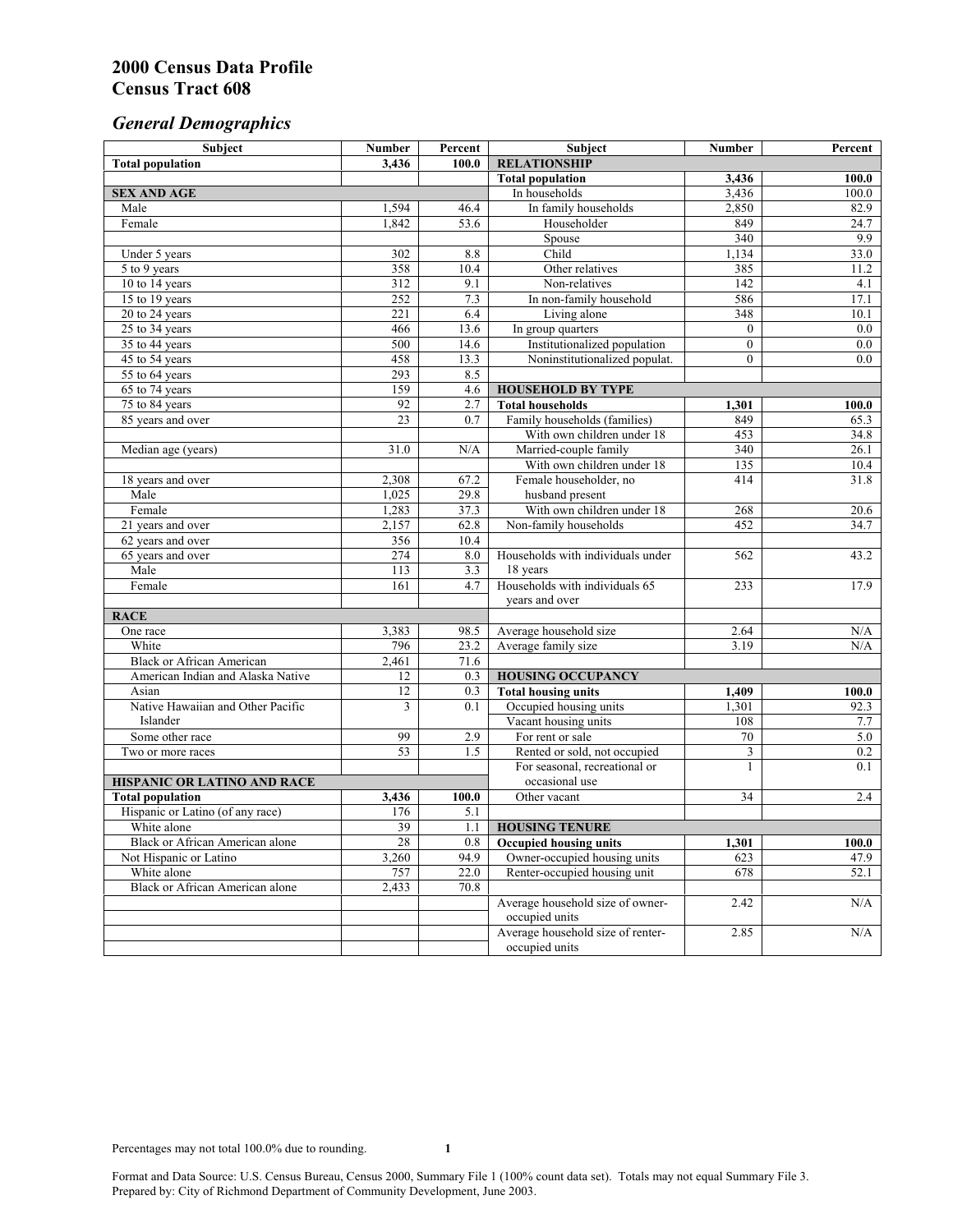# *Social Characteristics*

| <b>Subject</b>                                             | <b>Number</b>            | Percent       | <b>Subject</b>                                         | <b>Number</b>    | Percent    |
|------------------------------------------------------------|--------------------------|---------------|--------------------------------------------------------|------------------|------------|
| <b>SCHOOL ENROLLMENT</b>                                   | <b>RESIDENCE IN 1995</b> |               |                                                        |                  |            |
| Population 3 years and over enrolled in                    | 1,044                    | 100.0         | Population 5 years and over                            | 3,113            | 100.0      |
| school                                                     |                          |               | Same house in 1995                                     | 1,563            | 50.2       |
| Nursery school, preschool                                  | 98                       | 9.4           | Different house in the U.S. in                         | 1,499            | 48.2       |
| Kindergarten                                               | 64                       | 6.1           | 1995                                                   |                  |            |
| Elementary school (grades 1-8)                             | 574                      | 55.0          | Same county                                            | 1.090            | 35.0       |
| High school (grades 9-12)                                  | 258                      | 24.7          | Different county                                       | 409              | 13.1       |
| College or graduate school                                 | 50                       | 4.8           | Same state                                             | 271              | 8.7        |
|                                                            |                          |               | Different state                                        | 138              | 4.4        |
| EDUCATIONAL ATTAINMENT                                     |                          |               | Elsewhere in 1995                                      | 51               | 1.6        |
| Population 25 years and over                               | 1,967                    | 100.0         |                                                        |                  |            |
| Less than 9 <sup>th</sup> grade                            | 273                      | 13.9          | <b>NATIVITY AND PLACE OF BIRTH</b>                     |                  |            |
| $9th$ to $12th$ grade, no diploma                          | 679                      | 34.5          | <b>Total population</b>                                | 3,418            | 100.0      |
| High school graduate (includes equivalency)                | 613                      | 31.2          | Native                                                 | 3,328            | 97.4       |
| Some college, no degree                                    | 298                      | 15.1          | Born in United States                                  | 3,318            | 97.1       |
| Associate degree                                           | 25                       | 1.3           | State of residence                                     | 2,671            | 78.1       |
| Bachelor's degree                                          | 51                       | 2.6           | Different state                                        | 647              | 18.9       |
| Graduate or professional degree                            | 28                       | 1.4           | <b>Born outside United States</b>                      | 10               | 0.3        |
| Percent high school graduate or higher                     | 51.6%                    | N/A           | Foreign born                                           | 90               | 2.6        |
| Percent bachelor's degree or higher                        | 4.0%                     | N/A           | Entered 1990 to March 2000                             | 57               | 1.7        |
|                                                            |                          |               | Naturalized citizen                                    | 10               | 0.3        |
| <b>MARITAL STATUS</b>                                      |                          |               | Not a citizen                                          | 80               | 2.3        |
| Population 15 years and over                               | 2.434                    | 100.0         |                                                        |                  |            |
| Never married                                              | 1.073                    | 44.1          | <b>REGION OF BIRTH OF FOREIGN BORN</b>                 |                  |            |
| Now married, not including separated                       | 518                      | 21.3          | Total (excluding born at sea)                          | 90               | 100.0      |
| Separated                                                  | 217                      | 8.9           | Europe                                                 | $\mathbf{0}$     | $0.0\,$    |
| Widowed                                                    | 273                      | 11.2          | Asia                                                   | 10               | 11.1       |
| Female                                                     | 206                      | 8.5           | Africa                                                 | $\theta$         | 0.0        |
| Divorced                                                   | 353                      | 14.5          | Oceania                                                | $\mathbf{0}$     | 0.0        |
| Female                                                     | 227                      | 9.3           | Latin America                                          | 80               | 88.9       |
|                                                            |                          |               | Northern America                                       | $\theta$         | 0.0        |
| <b>GRANDPARENTS AS CAREGIVERS</b>                          |                          |               |                                                        |                  |            |
| Grandparent living in household with<br>141                |                          | 100.0         | <b>LANGUAGE SPOKEN AT HOME</b><br>3,113<br>100.0       |                  |            |
| one or more own grandchildren under 18<br>years            |                          |               | Population 5 years and over                            |                  |            |
|                                                            |                          |               | English only                                           | 2,867            | 92.1       |
| Grandparent responsible for grandchildren                  | 68                       | 48.2          | Language other than English<br>Speak English less than | 246<br>106       | 7.9        |
|                                                            |                          |               | "very well"                                            |                  | 3.4        |
| <b>VETERAN STATUS</b>                                      |                          |               |                                                        | 197              |            |
| Civilian population 18 years and over<br>Civilian veterans | 2,258<br>241             | 100.0<br>10.7 | Spanish<br>Speak English less than                     | 84               | 6.3<br>2.7 |
|                                                            |                          |               | "very well"                                            |                  |            |
| <b>DISABILITY STATUS OF THE CIVILIAN</b>                   | Other Indo-European      | 45            | 1.4                                                    |                  |            |
| NONINSTITUTIONALIZED POPULATION                            | languages                |               |                                                        |                  |            |
| Population 5 to 20 years                                   | 1,008                    | 100.0         | Speak English less than                                | 18               | 0.6        |
| With a disability                                          | 93                       | 9.2           | "very well"                                            |                  |            |
| Population 21 to 64 years                                  | 1.807                    | 100.0         | Asian and Pacific Island                               | $\overline{4}$   | 0.1        |
| With a disability                                          | 647                      | 35.8          | languages                                              |                  |            |
| Percent employed                                           | 43.3%                    | N/A           | Speak English less than                                | $\overline{4}$   | 0.1        |
| No disability                                              | 1,160                    | 64.2          | "very well"                                            |                  |            |
| Percent employed                                           | 70.2%                    | N/A           | Other Languages                                        | $\boldsymbol{0}$ | $0.0\,$    |
| Population 65 years and over                               | 298                      | 100.0         | Speak English less than                                | $\mathbf{0}$     | 0.0        |
| With a disability                                          | 167                      | 56.0          | "very well"                                            |                  |            |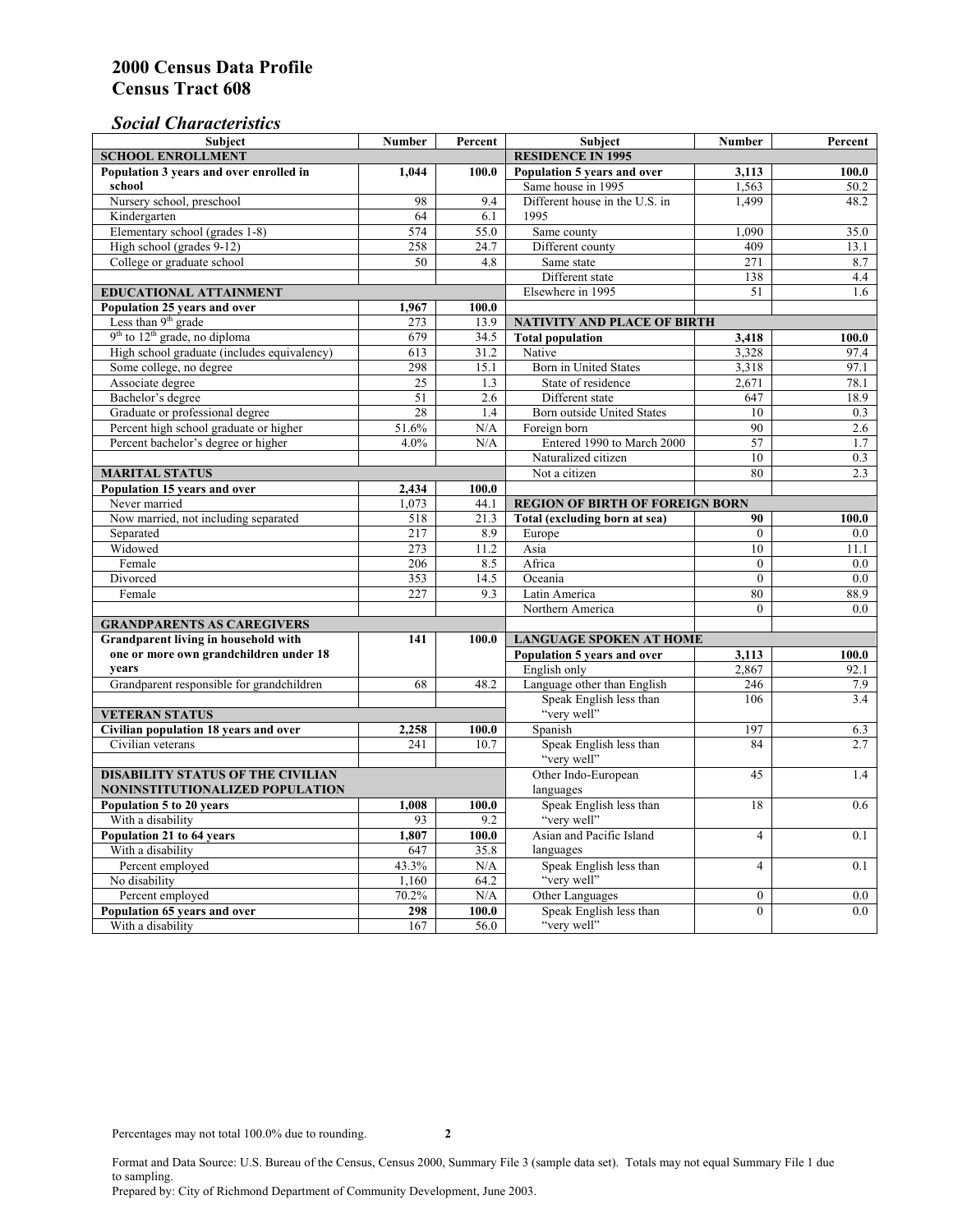## *Economic Characteristics*

| <b>Subject</b>                                     | Number           | Percent   | <b>Subject</b>                       | Number       | Percent          |
|----------------------------------------------------|------------------|-----------|--------------------------------------|--------------|------------------|
| <b>EMPLOYMENT STATUS</b>                           |                  |           | <b>INCOME IN 1999</b>                |              |                  |
| Population 16 years and over                       | 2,363            | 100.0     | Households                           | 1,304        | 100.0            |
| In labor force                                     | 1,379            | 58.4      | Less than \$10,000                   | 292          | 22.4             |
| Civilian labor force                               | 1,379            | 58.4      | \$10,000 to \$14,999                 | 179          | 13.7             |
| Employed                                           | 1,185            | 50.1      | \$15,000 to \$24,999                 | 244          | 18.7             |
| Unemployed                                         | 194              | 8.2       | \$25,000 to \$34,999                 | 207          | 15.9             |
| Percent of civilian labor force                    | 14.1%            | $\rm N/A$ | \$35,000 to \$49,999                 | 143          | 11.0             |
| Armed Forces                                       | $\mathbf{0}$     | 0.0       | \$50,000 to \$74,999                 | 182          | 14.0             |
| Not in labor force                                 | 984              | 41.6      | \$75,000 to \$99,999                 | 35           | 2.7              |
| Females 16 years and over                          | 1,379            | 100.0     | \$100,000 to \$149,999               | 5            | 0.4              |
| In labor force                                     | 683              | 49.5      | \$150,000 to \$199,999               | $\mathbf{0}$ | $\overline{0.0}$ |
| Civilian labor force                               | 683              | 49.5      | \$200,000 or more                    | 17           | 1.3              |
| Employed                                           | 579              | 42.0      | Median household income (dollars)    | 20,755       | N/A              |
| Own children under 6 years                         | 285              | 100.0     |                                      |              |                  |
| All parents in family in labor force               | 202              | 70.9      | With earnings                        | 1,032        | 79.1             |
|                                                    |                  |           | Mean earnings (dollars)              | 30,812       | N/A              |
| <b>COMMUTING TO WORK</b>                           |                  |           | With Social Security income          | 354          | 27.1             |
| Workers 16 years and over                          | 1,144            | 100.0     | Mean Social Security income          | 7,316        | N/A              |
| Car, truck, or van – drove alone                   | 607              | 53.1      | (dollars)                            |              |                  |
| Car, truck, or van - carpooled                     | 270              | 23.6      | With Supplemental Security income    | 102          | 7.8              |
| Public transportation (including taxicab)          | 212              | 18.5      | Mean Supplemental Security           | 4.613        | N/A              |
| Walked                                             | 14               | 1.2       | income (dollars)                     |              |                  |
| Other means                                        | $\overline{25}$  | 2.2       | With public assistance income        | 123          | 9.4              |
| Worked at home                                     | 16               | 1.4       | Mean public assistance income        | 1,404        | N/A              |
| Mean travel time to work (minutes)                 | 33.1             | N/A       | (dollars)                            |              |                  |
|                                                    |                  |           | With retirement income (dollars)     | 169          | 13.0             |
| Employed civilian population 16 years and over     | 1,185            | 100.0     | Mean retirement income (dollars)     | 8,182        | N/A              |
| <b>OCCUPATION</b>                                  |                  |           |                                      |              |                  |
| Management, professional, and related occupations  | 98               | 8.3       | <b>Families</b>                      | 843          | 100.0            |
| Service occupations                                | 307              | 25.9      | Less than \$10,000                   | 168          | 19.9             |
| Sales and office occupations                       | 261              | 22.0      | \$10,000 to \$14,999                 | 123          | 14.6             |
| Farming, fishing, and forestry occupations         | $\boldsymbol{0}$ | 0.0       | \$15,000 to \$24,999                 | 143          | 17.0             |
| Construction, extraction, and maintenance          | 158              | 13.3      | \$25,000 to \$34,999                 | 108          | 12.8             |
| occupations                                        |                  |           | \$35,000 to \$49,999                 | 122          | 14.5             |
| Production, transportation, and material moving    | 361              | 30.5      | \$50,000 to \$74,999                 | 138          | 16.4             |
| occupations                                        |                  |           | \$75,000 to \$99,999                 | 23           | 2.7              |
|                                                    |                  |           | \$100,000 to \$149,999               | 5            | 0.6              |
| <b>INDUSTRY</b>                                    |                  |           | \$150,000 to \$199,999               | $\mathbf{0}$ | 0.0              |
| Agriculture, forestry, fishing and hunting, and    | $\overline{0}$   | 0.0       | \$200,000 or more                    | 13           | 1.5              |
| mining                                             |                  |           | Median family income (dollars)       | 23,355       | N/A              |
| Construction                                       | 97               | 8.2       |                                      |              |                  |
| Manufacturing                                      | 242              | 20.4      | Per capita income (dollars)          | 12,861       | N/A              |
| Wholesale trade                                    | 50               | 4.2       | <b>Median earnings (dollars)</b>     |              |                  |
| Retail trade                                       | 110              | 9.3       | Male full-time, year-round workers   | 19,835       | N/A              |
| Transportation and warehousing, and utilities      | 90               | 7.6       | Female full-time, year-round workers | 18,920       | N/A              |
| Information                                        | 19               | 1.6       |                                      | Number       | Percent          |
| Finance, insurance, real estate, and rental and    | 49               | 4.1       |                                      | below        | below            |
| leasing                                            |                  |           |                                      | poverty      | poverty          |
| Professional, scientific, management,              | 96               | 8.1       | <b>Subject</b>                       | level        | level            |
| administrative, and waste management services      |                  |           | <b>POVERTY STATUS IN 1999</b>        |              |                  |
| Educational, health and social services            | 198              | 16.7      | <b>Families</b>                      | 252          | 29.9             |
| Arts, entertainment, recreation, accommodation and | 136              | 11.5      | With related children under 18 years | 237          | 40.7             |
| food services                                      |                  |           | With related children under 5 years  | 129          | 60.3             |
| Other services (except public administration)      | 45               | 3.8       | Families with female householder, no | 205          | 39.9             |
| <b>Public Administration</b>                       | $\overline{53}$  | 4.5       | husband present                      |              |                  |
|                                                    |                  |           | With related children under 18 years | 200          | 49.5             |
| <b>CLASS OF WORKER</b>                             |                  |           | With related children under 5 years  | 113          | 66.5             |
| Private wage and salary workers                    | 994              | 83.9      | <b>Individuals</b>                   | 1,114        | 32.8             |
| Government workers                                 | 181              | 15.3      | 18 years and over                    | 541          | 24.0             |
| Self-employed workers in own not incorporated      | 10               | 0.8       | 65 years and over                    | 56           | 18.8             |
| business                                           |                  |           | Related children under 18 years      | 563          | 49.7             |
| Unpaid family workers                              | $\boldsymbol{0}$ | 0.0       | Related children 5 to 17 years       | 402          | 47.9             |
|                                                    |                  |           | Unrelated individuals 15 years and   | 199          | 28.8             |
|                                                    |                  |           | over                                 |              |                  |
|                                                    |                  |           |                                      |              |                  |

Percentages may not total 100.0% due to rounding. **3** 

Format and Data Source: U.S. Bureau of the Census, Census 2000, Summary File 3 (sample data set). Totals may not equal Summary File 1 due to sampling.

Prepared by: City of Richmond Department of Community Development, June 2003.